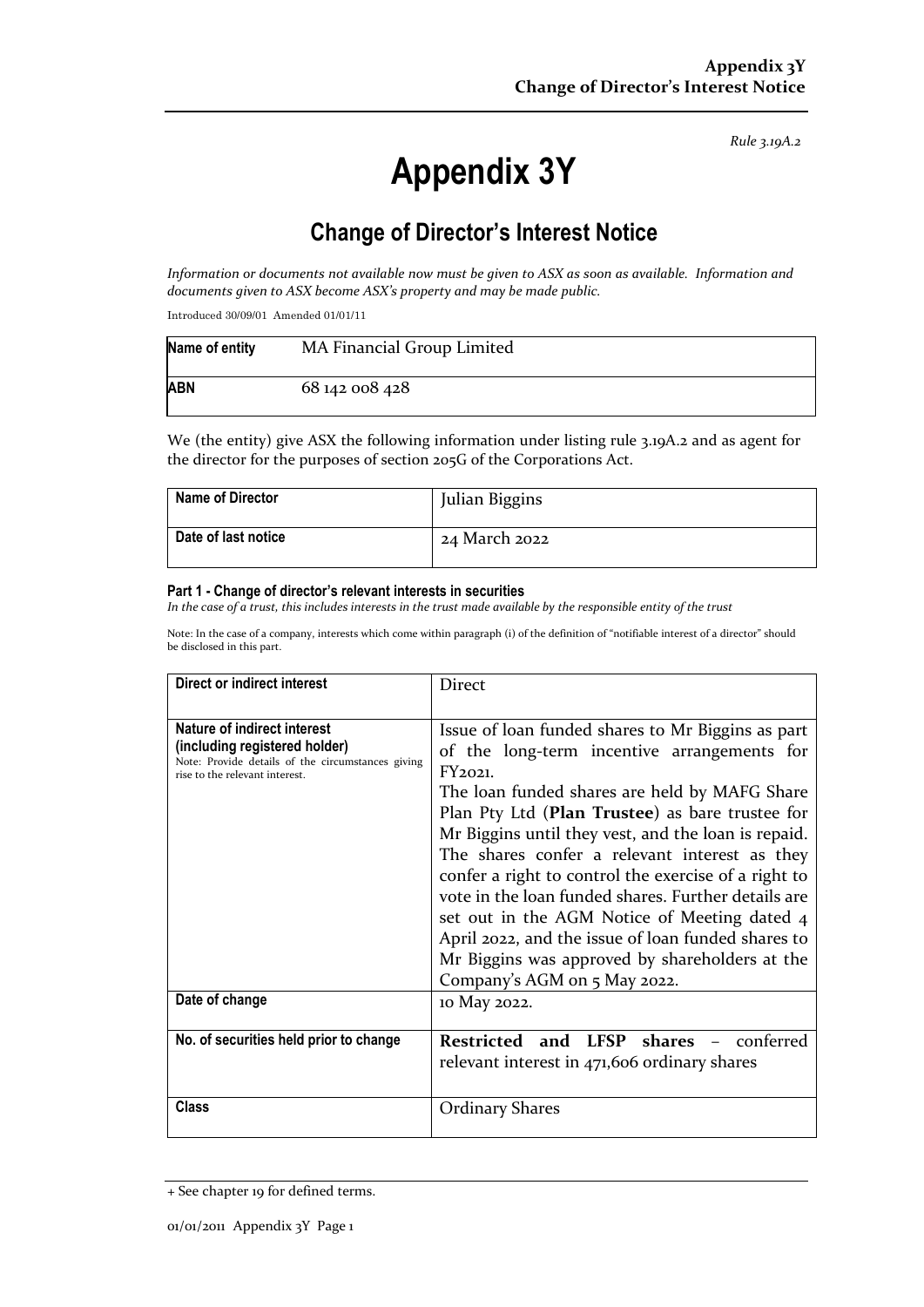| Number acquired                                                                                                                                                                | 515,900                                                                                                                       |
|--------------------------------------------------------------------------------------------------------------------------------------------------------------------------------|-------------------------------------------------------------------------------------------------------------------------------|
| Number disposed                                                                                                                                                                | Nil                                                                                                                           |
| <b>Value/Consideration</b><br>Note: If consideration is non-cash, provide details<br>and estimated valuation                                                                   | Nil                                                                                                                           |
| No. of securities held after change                                                                                                                                            | Restricted and LFSP shares -<br>conferred<br>relevant interest in $987,506$ ordinary shares                                   |
| Nature of change<br>Example: on-market trade, off-market trade,<br>exercise of options, issue of securities under<br>dividend reinvestment plan, participation in buy-<br>back | Issue of loan funded shares to Mr Biggins as part<br>incentive<br>of<br>Company's long-term<br>the<br>arrangements for FY2021 |

### **Part 2 – Change of director's interests in contracts**

Note: In the case of a company, interests which come within paragraph (ii) of the definition of "notifiable interest of a director" should be disclosed in this part.

| <b>Detail of contract</b>                                                                                                                                                            | $N/A$ - no change in contracts |
|--------------------------------------------------------------------------------------------------------------------------------------------------------------------------------------|--------------------------------|
| <b>Nature of interest</b>                                                                                                                                                            | N/A                            |
| Name of registered holder<br>(if issued securities)                                                                                                                                  | N/A                            |
| Date of change                                                                                                                                                                       | N/A                            |
| No. and class of securities<br>to<br>which interest related prior<br>to<br>change<br>Note: Details are only required for a contract in<br>relation to which the interest has changed | N/A                            |
| Interest acquired                                                                                                                                                                    | N/A                            |
| Interest disposed                                                                                                                                                                    | N/A                            |
| <b>Value/Consideration</b><br>Note: If consideration is non-cash, provide details<br>and an estimated valuation                                                                      | N/A                            |

<sup>+</sup> See chapter 19 for defined terms.